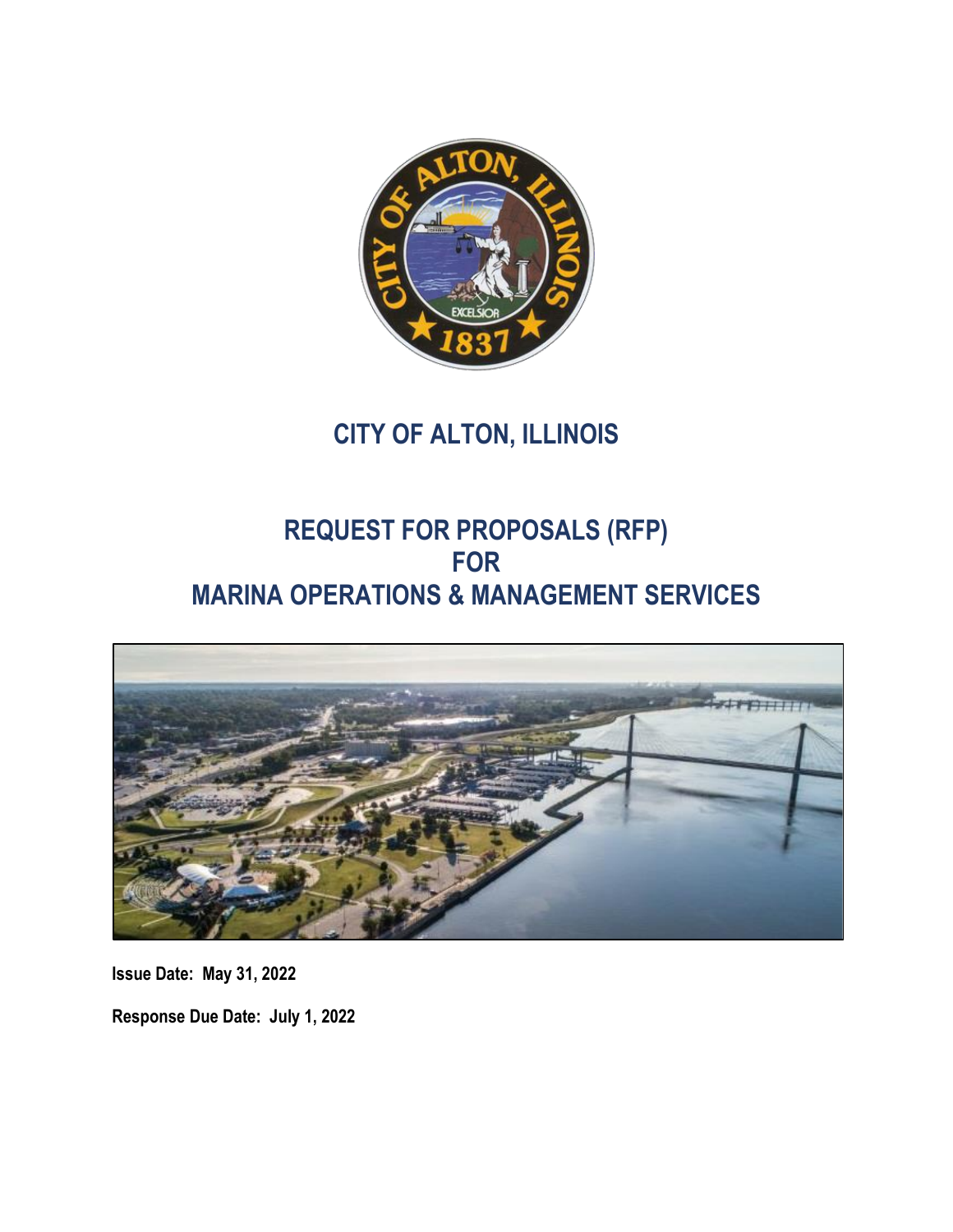

# **REQUEST FOR PROPOSALS (RFP)**

# **Marina Operations & Management Services**

# **Alton Marina**

Date of Issue: Tuesday, May 31, 2022

Proposal Due Date: Friday, July 1, 2022 by 5:00 p.m. CST

# **PROJECT OVERVIEW**

The City of Alton (City) is soliciting proposals from qualified marina management firms ("Contractor") to provide marina management services at the Alton Marina ("the Marina") located at #1 Henry St. Alton, IL 62002 (River Mile Marker 202). Contractor is anticipated to assume management of the Marina beginning on or about April 1, 2023.

Whereas the City of Alton has previously entered into certain agreements with the U.S. Army Corps of Engineers to lease lands and, upon said lands, to develop and operate a public marina for recreational watercraft as well as boat storage, fueling, launching facilities and other ancillary amenities, the entirety of these facilities (as outlined on Exhibit A) to be known as the Alton Marina (hereinafter collectively referred to as "Marina").

The Alton Marina, a five (5) anchor facility, is a full-service marina which features 300 boat slips for permanent and transient slip holders. Amenities include: concierge services, refueling stations, pump outs, dry storage, public boat launch, wireless internet, swimming pool, delicatessen and ship store, laundry facilities, and private bathrooms/showers. Utility services are currently included as part of the slip rental agreement.

The Department of Planning & Development provides administrative oversight of marina operations and management. Additional coordination is maintained with the City Treasurer, Comptroller, Public Works, Police and Fire Departments relating to fiscal management, capital improvements, public safety and regulatory compliance.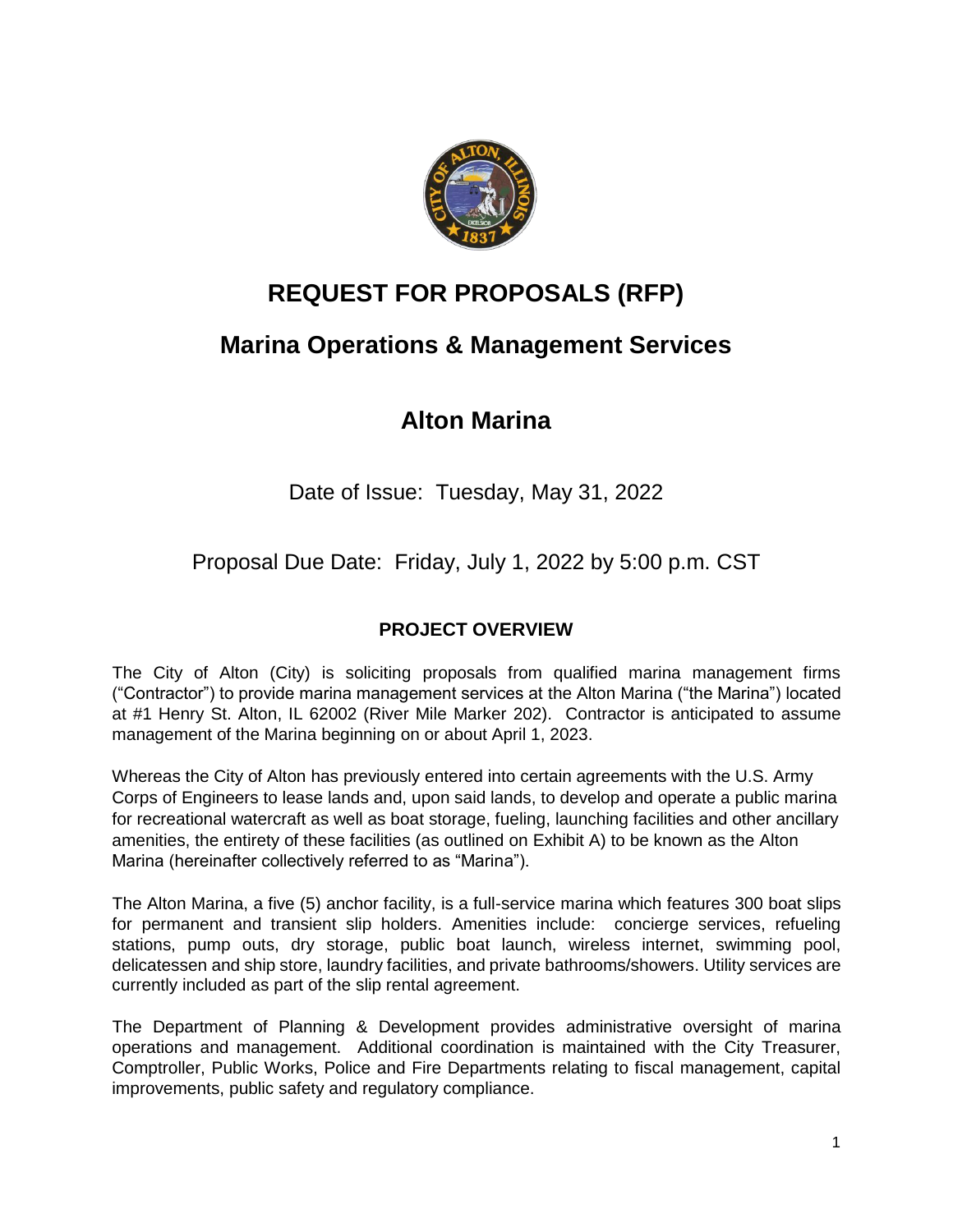The selected Contractor will be responsible for managing all operations of the Marina. The scope of services is outlined in Section III - Scope of Services. The Contractor must also be available for emergency response work as described in Section III.

The City will provide office space at the marina for the use of the Contractor for marina operations and management. During the boating season, which will generally run from April 1 through November 1, the Marina office shall be open seven (7) days per week, unless different hours are established in the approved annual budget. At all other times the office shall be open on a regular business schedule as approved by City in the annual budget. Service and storage hours will flex with the seasonal demands of the business.

# **I. QUALIFICATIONS**

The Contractor for this project will be selected on the basis of professional qualifications, experience and demonstrated competence. The selection criteria are described further in Section V.

Previous primary marina management will be considered as key criteria for the selection. Consideration will be given only to those contractors who can clearly demonstrate successful past experience in similar roles.

Ability to communicate effectively, meet schedules, coordinate activities with multiple parties, and work within budget limitations are critical qualities of the successful Contractor.

# **II. ELIGIBILITY**

This request is being sent to individuals and firms that are believed to possess relevant experience.

# **III. SCOPE OF SERVICES**

The City envisions a long-term contract for Marina Operations and Management Services with the selected Contractor, with a term not less than 5 years. The City of Alton reserves the right to terminate said contract for failure to adhere to contract terms and/or maintain the facility in a satisfactory manner.

## **Task 1 – Marina Operations**

- A. Leasing
	- a. Establish and maintain a current and complete database of all tenants and accounts.
	- b. Ensure all leases and agreements have been properly executed.
	- c. Collect monthly rent and service fees from Marina tenants and deposit the money to the designated account(s).
	- d. Track and follow up on late payments.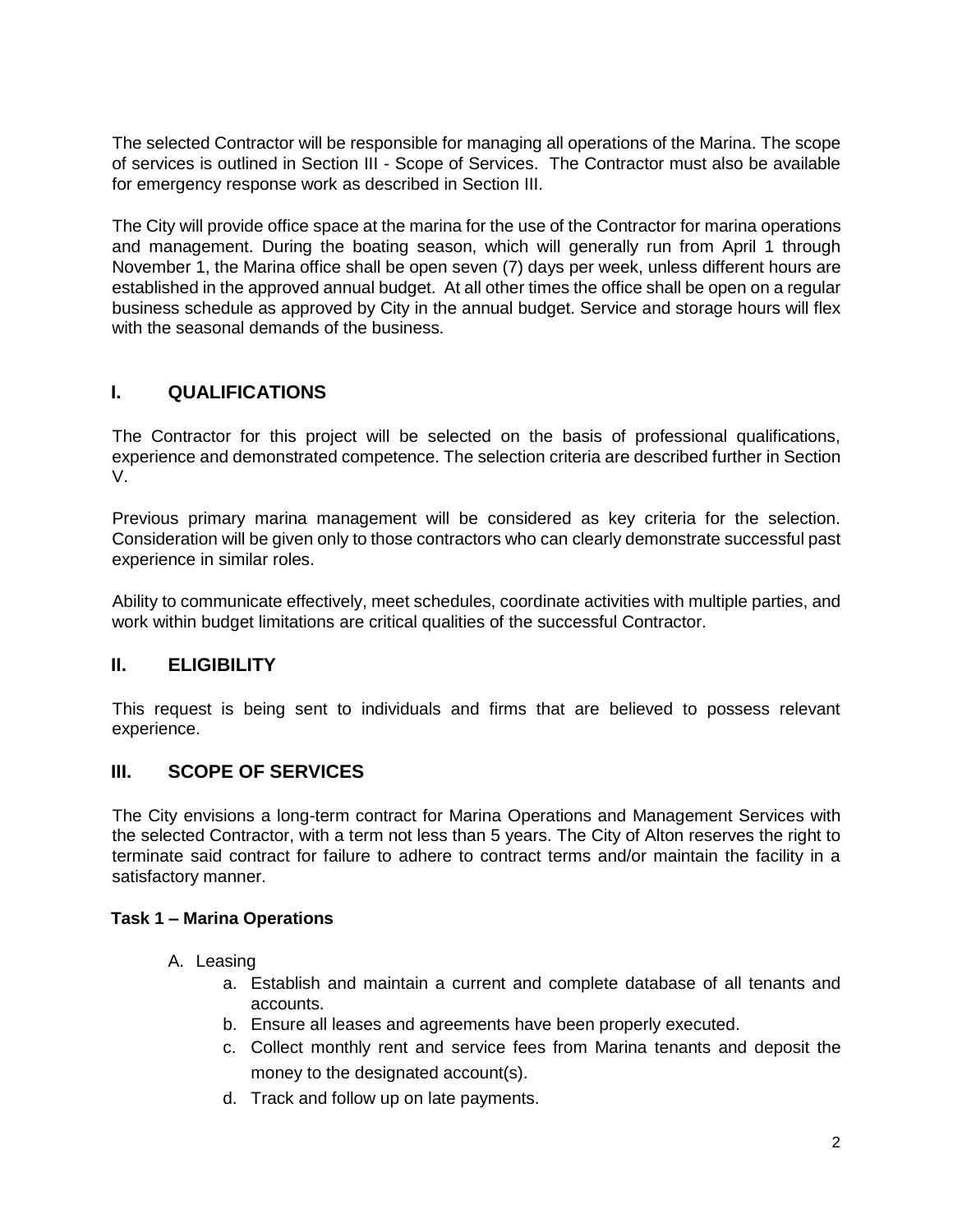- e. Coordinate with the city staff and corporate counsel to prepare appropriate paperwork to initiate and complete unlawful detainer actions and/or liens on vessels, as needed.
- f. Track, collect, and distribute facility access cards from tenants.
- B. Tenant (Slip holder) Services
	- a. Pump Out Services
		- i. Provide sanitary pump-out services to tenants as requested.
	- b. Concierge
		- i. Respond to and address any service requests received from tenants.
	- c. Safety

i. Maintain the safety and security of the marina for tenants and guest Enforce marina operating rules, regulations, and standards.

- C. On-Site Manager: The Contractor shall provide an on-site manager as part of the Marina operations. The Marina Manager will:
	- a. Provide daily on-site supervision during daylight hours (no less than 6 hours per day).
	- b. Receive and respond to all complaints, disputes, problems, and all other matters requiring Marina Manager attention.
	- c. Attempt in good faith to resolve and settle such complaints, disputes, or problems.
	- d. Develop and maintain a good relationship with tenants.
	- e. Provide any information City is required or elects to furnish to tenants.
	- f. Manage and coordinate the ordinary and usual business and affairs pertaining to the operation, maintenance, and management of the property seven (7) days a week, 24 hours a day.
	- g. Take all responsibilities and obligations, and perform and take all services and actions customarily performed or taken by property managers of properties which are similar in nature, location, and character to the Marina property.
	- h. Maintain detailed documentation of expenses via invoices and receipts.
	- i. Maintain all historical records (paid invoices, leases, inspection reports, etc).
	- j. Understand and abide by the latest local, state and federal legislation that applies to renting and maintaining Marina facilities, including but not limited to environmental regulations pertaining to Marina operations and U.S. waterways (Army Corps of Engineers, U.S. Coast Guard, U.S. Fish & Wildlife Service, et al).

# **Task 2 – Marina Maintenance**

- A. Custodial Services
	- a. Clean, stock, and inspect Marina facilities on a daily basis so that they are in good working order. Facilities include the restrooms, laundry rooms, dock and common areas.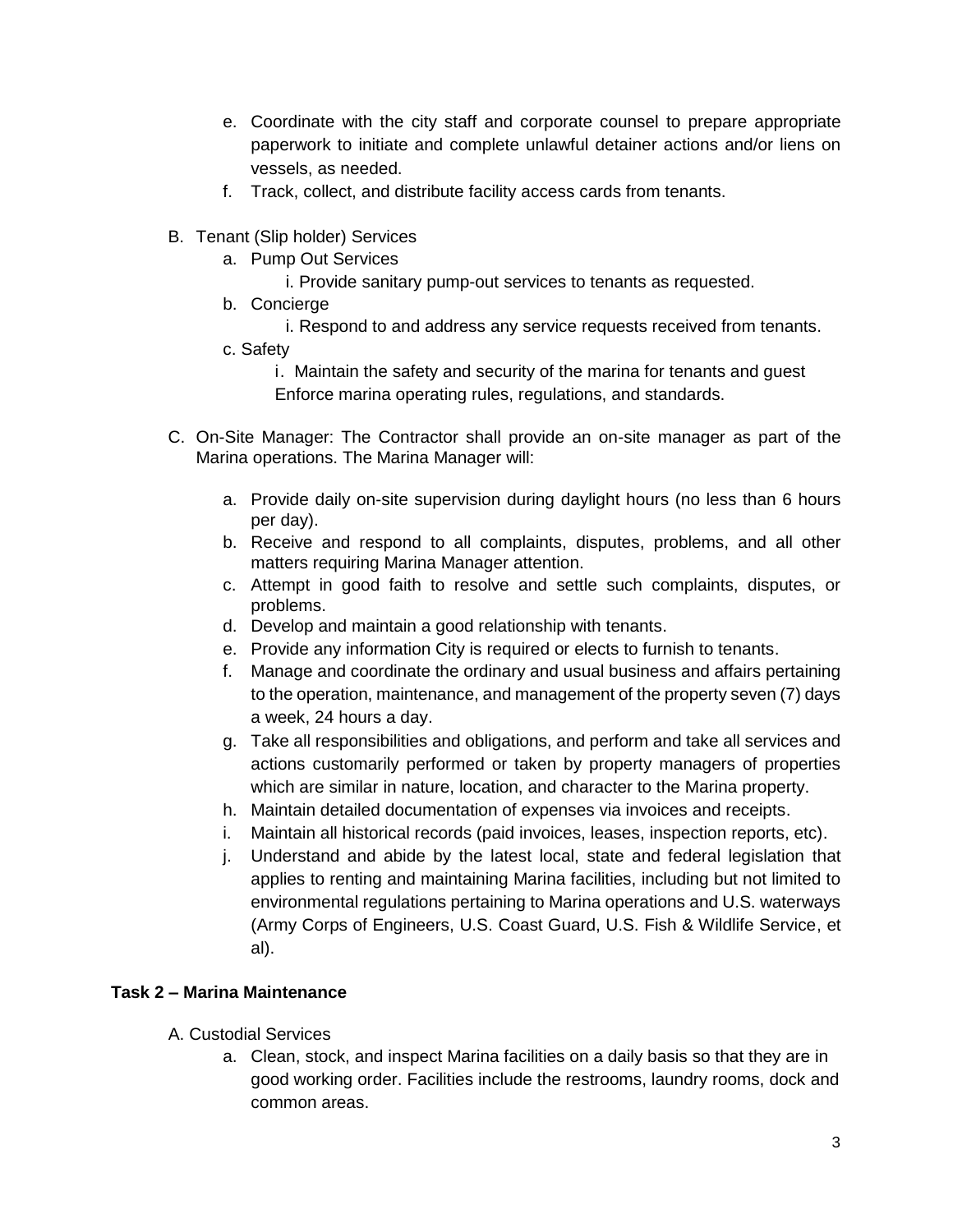- b. Maintain outdoor areas by removing trash and debris.
- B. Docks
	- a. Perform minor repairs and general upkeep of docks, slips, and fingers.
	- b. Perform regular bi-weekly inspections of health and safety conditions of premises.
- C. Emergency Services
	- a. Set in place emergency protocols to provide emergency services at the Marina when requested by tenants and/or the City. Emergency services may include:
		- i. Emergency pumping for boats taking on water
		- ii. Oil spill containment assistance
		- iii. Storm damage assistance
- D. Repairs
	- a. Perform minor repairs to docks, facilities, and general areas to maintain safe upkeep of the Marina.
	- b. Establish a preventative maintenance policy to identify and deal with repair needs at the Marina.
	- c. Maintain and monitor a 24-hour emergency phone access.

## **Task 3 – Other Administrative Duties**

- A. City Liaison
	- a. Monthly Marina Report
	- i. Provide a monthly report to the City by the 20<sup>th</sup> day of each month for the preceding month regarding all operations of the Marina, including but not limited to the following:
		- Record of inspections and maintenance performed
		- Condition of premises (facilities, parking, safety, etc.)
		- Schedule showing when pump-outs and dock inspections were performed
		- Safety and security issues
		- Tenant/guest complaints or problems and resolutions
	- ii. Attached to the report should be a detailed description of work tasks, including:
		- Hourly labor rate and total hours worked per task (or per employee)
		- Itemized breakdown of materials used
	- b. Annual Maintenance Budget
		- i. Prepare an annual maintenance budget for review and approval by the City, no later than April. 1, 2023, and annually thereafter by January 15<sup>th</sup>.
	- c. Notifications and Communication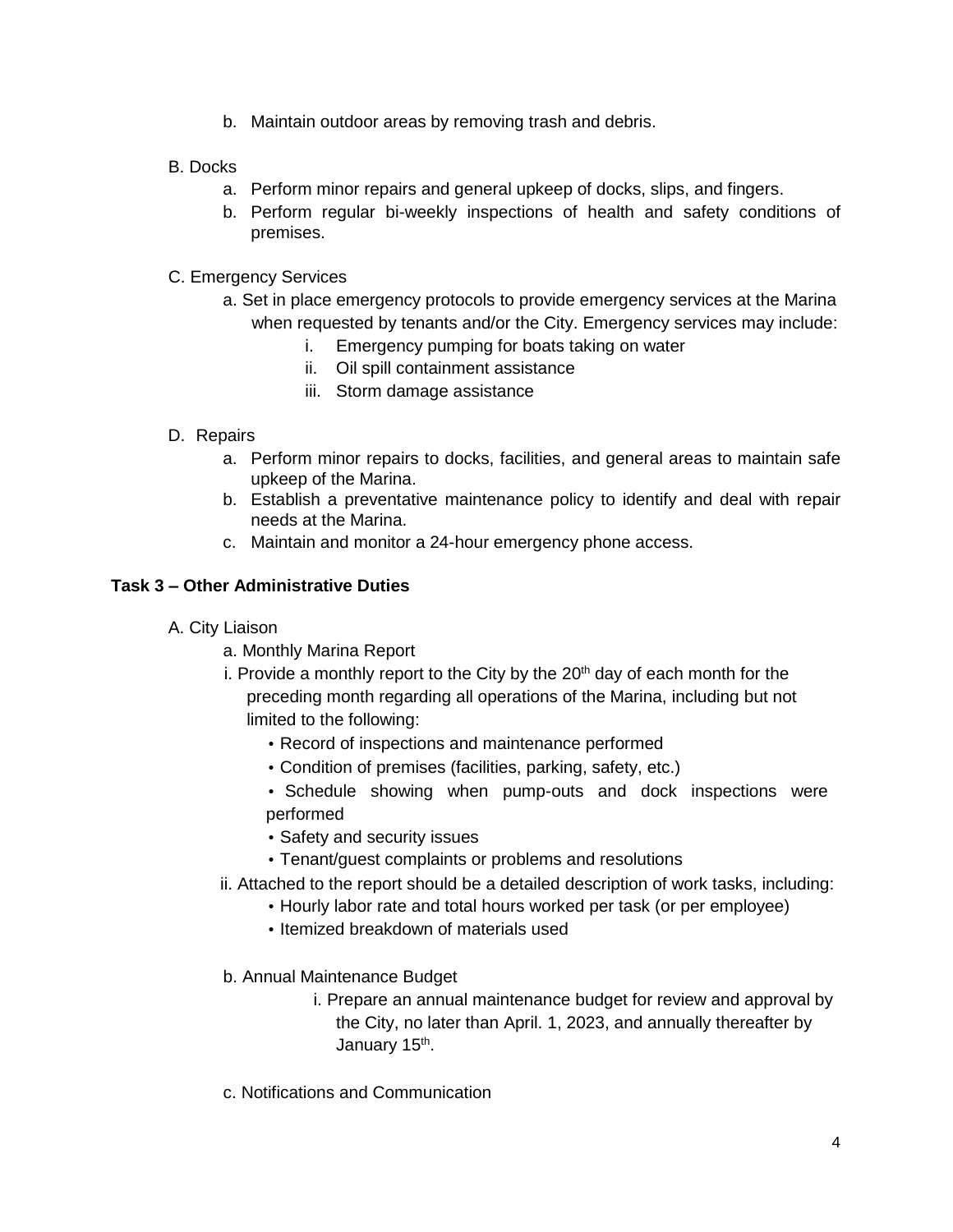i. Contractor shall communicate any issues or events that occur at the Alton Marina to the City in a timely manner.

ii. Advise the City of any violations of Marina operating rules, regulations, and standards.

- iii. Notify the City of any necessary major repairs to infrastructure or facilities on the property.
- iv. Provide recommendations to the City on maintenance issues, subcontractor scope of services, selection of sub-contractors, and other duties necessary to maintain a public marina.
- d. Vessels
	- i. Upon request by the City, assist with the sale, donation, or disposal of liened and/or abandoned vessels.
- e. Other
	- i. Assist City with other project related duties as assigned.

# **IV. SUBMITTAL REQUIREMENTS**

### **All proposals must be received no later than 5:00 P.M. CST on July 1, 2022.**

#### **Late submittals will not be considered.**

Firms or individuals wishing to respond to this request must supply the information requested in this RFP by the date and time required. All submittals shall be in an 8  $\frac{1}{2}$ " x 11" format.

## **Proposals shall be typed and shall not exceed fifteen (15) pages of written material including the cover letter. Typeface must be Arial - 11 point. Submittals failing to comply with the page limitation will not be considered.**

The fifteen-page limitation includes any written, photographic or graphic material contained in the body of the statement and any appendices. The limitation *does not include:* 

- the cover (although narrative on the reverse side of the front cover or front of the back cover will be counted);
- a title page;
- a table of contents and/or index, and
- blank tab pages.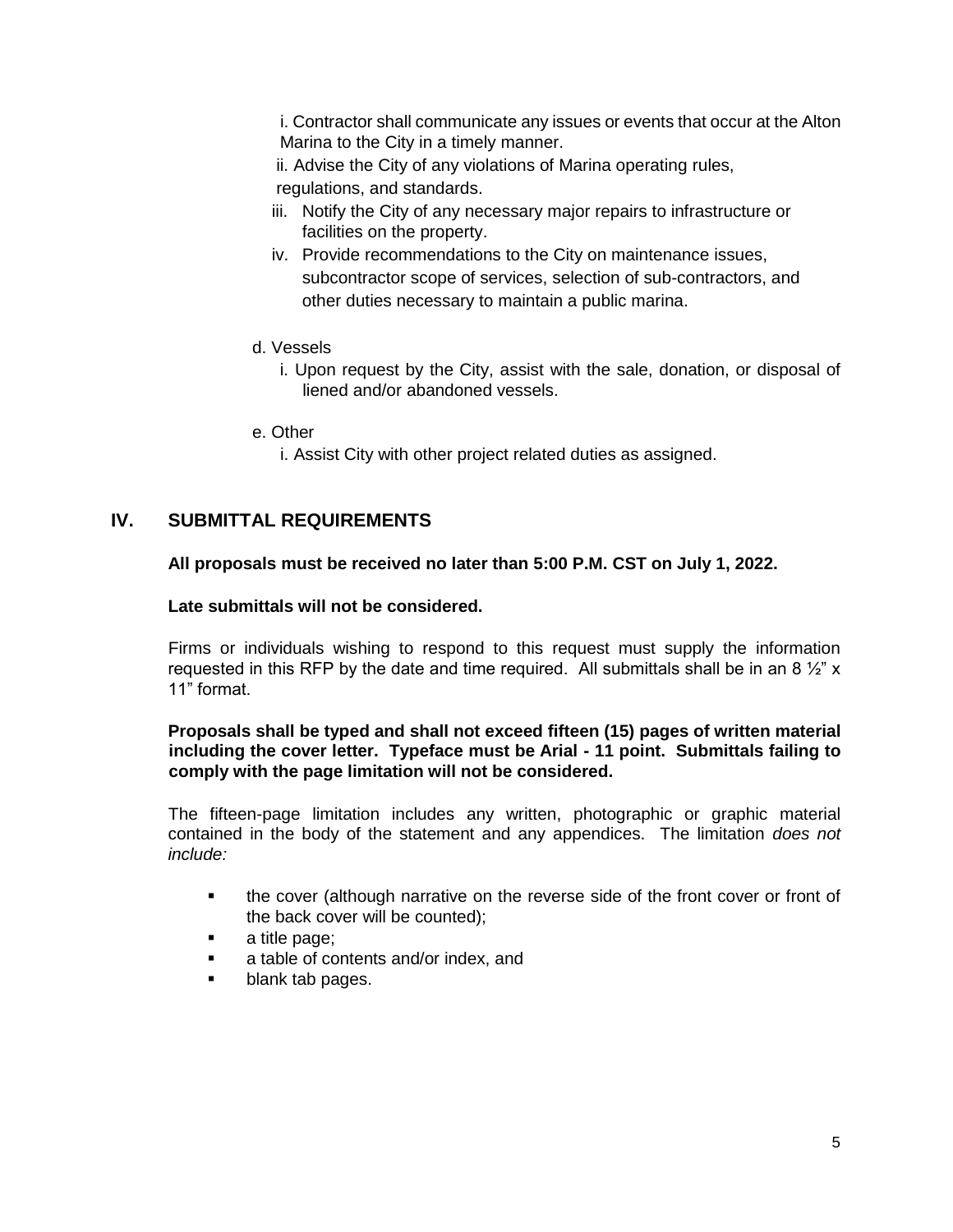Three copies of all proposals shall be submitted. All three copies shall be packaged in one envelope or container marked:

## **RFP FOR MARINA OPERATIONS & MANAGEMENT SERVICES ALTON MARINA**

Responses must be organized as follows:

#### **Executive Summary**

Provide a concise summary of the significant information contained in your proposal. Executive summary paragraphs must correspond to the numbered sections below.

1. Identification of the Firm Provide the legal name of the firm, the firm's address, telephone number and email address. State the year the firm was established. Include a brief description of the organization, its constituent parts and size variation in the past five (5) years. Name the person (with title and project responsibility) to whom correspondence and other communications should be directed.

### 2. Marina Manager Resume

Identify the individual proposed as the Marina Manager. Use a format that would be easily comprehensible.

Provide a complete listing of all related work undertaken or completed in the past five (5) years. The format for these listings must include:

- a. Marina name, location and description (describe relevance to this project).
- b. Role of the marina manager in the operation.

## 3. Management Approach

Provide a thorough explanation of the approach planned for this marina including:

- a. How to manage the tenants, including any internal organizational support.
- b. How to coordinate with City departments for timely updates and responses to events beyond Contractor's control as well as events requiring the City's collaboration.

## 4. Client References

List a minimum of three relevant client references for the marina manager.

5. Insurance

Contractor shall obtain and maintain insurance against claims for injuries to persons or damage to property which may arise out of or in connection with services performed by Contractor or Contractor's agents, representatives, employees or subcontractors.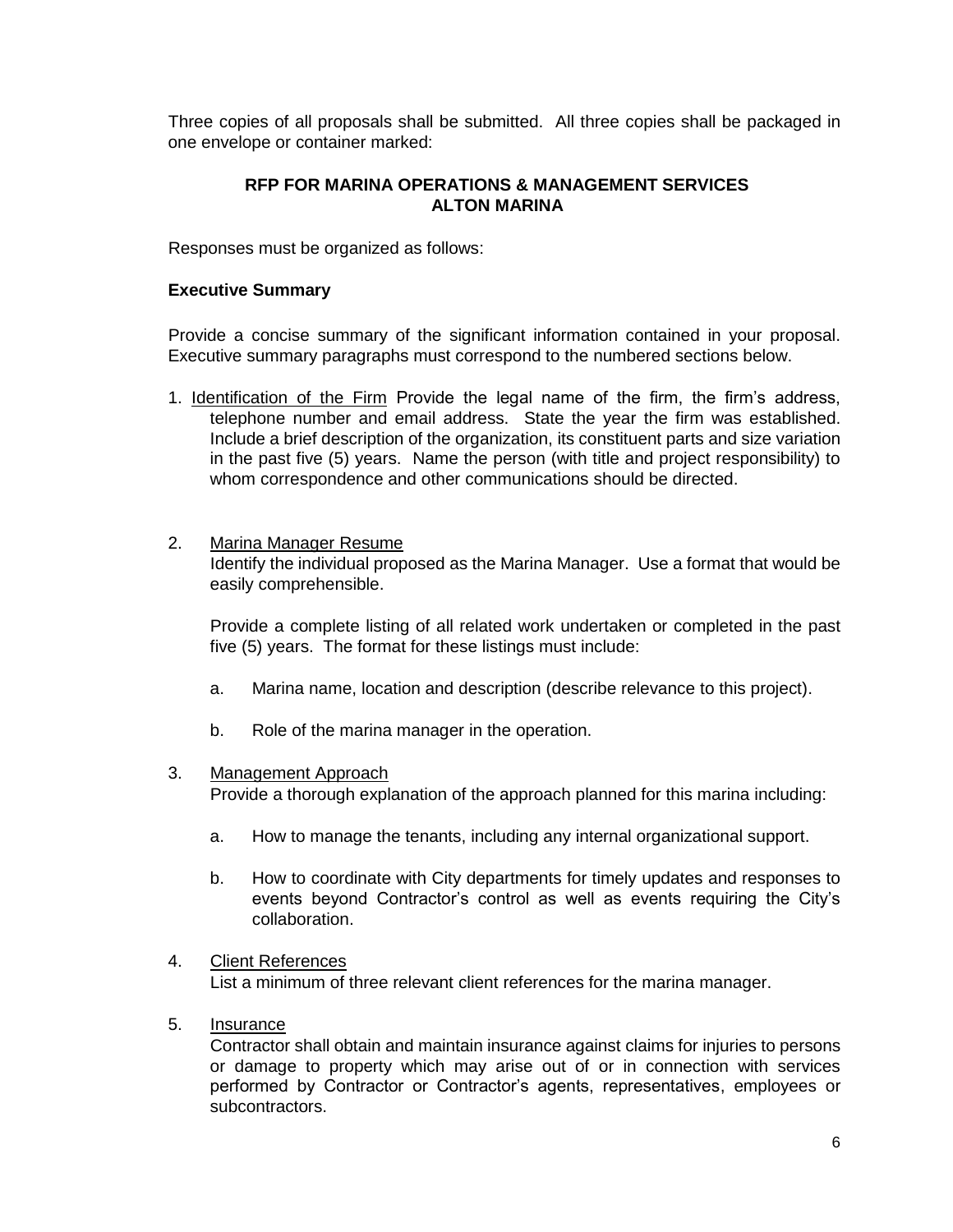Contractor shall procure and maintain for the duration of the contract insurance against claims for injuries to persons or damages to property which may arise from or in connection with the performance of the work hereunder and the results of that work by the Contractor, his agents, representatives, employees or subcontractors with limits indicated below, unless the City approves a lower amount in writing.

A. Comprehensive Public Liability Insurance covering bodily injury with limits of \$1,000,000 per occurrence for bodily injury (including death) and property damage insurance with limits of \$500,000 per occurrence.

B. Comprehensive Automobiles Liability Insurance, including operation of owned, non-owned and hired automobiles, covering bodily injury with limits of \$500,000 per person and \$1,000,000 per occurrence and with property damage limits of \$500,000 per occurrence.

C. Workers' Compensation Insurance including Employer's Liability insurance. The workers' compensation insurance shall contain an endorsement stating the insurer waives any right of subrogation against the City, its elected and appointed officials, employees and volunteers. For employees performing work on the docks and/or water, the workers' compensation policy shall be endorsed to include coverage as required under the U.S. Longshore and Harbor Worker's Compensation Act and the employer's liability policy shall be endorsed to include coverage under the Jones Act.

D. Umbrella Liability coverage in a minimum of \$4,000,000.

Other Insurance Provisions

In the event of any insured damage or loss, Contractor will fully cooperate with all insurers and City's claims adjustor.

## *Additional Insured Status*

Contractor shall promptly file a certificate of such insurance with City, showing all such coverage and naming City as an additional insured under such coverage.

#### *Notice of Cancellation*

Each insurance policy required above shall provide that coverage shall not be canceled, except with notice to the City.

#### 6. Fee Proposal

The Contractor shall submit a fee proposal that includes: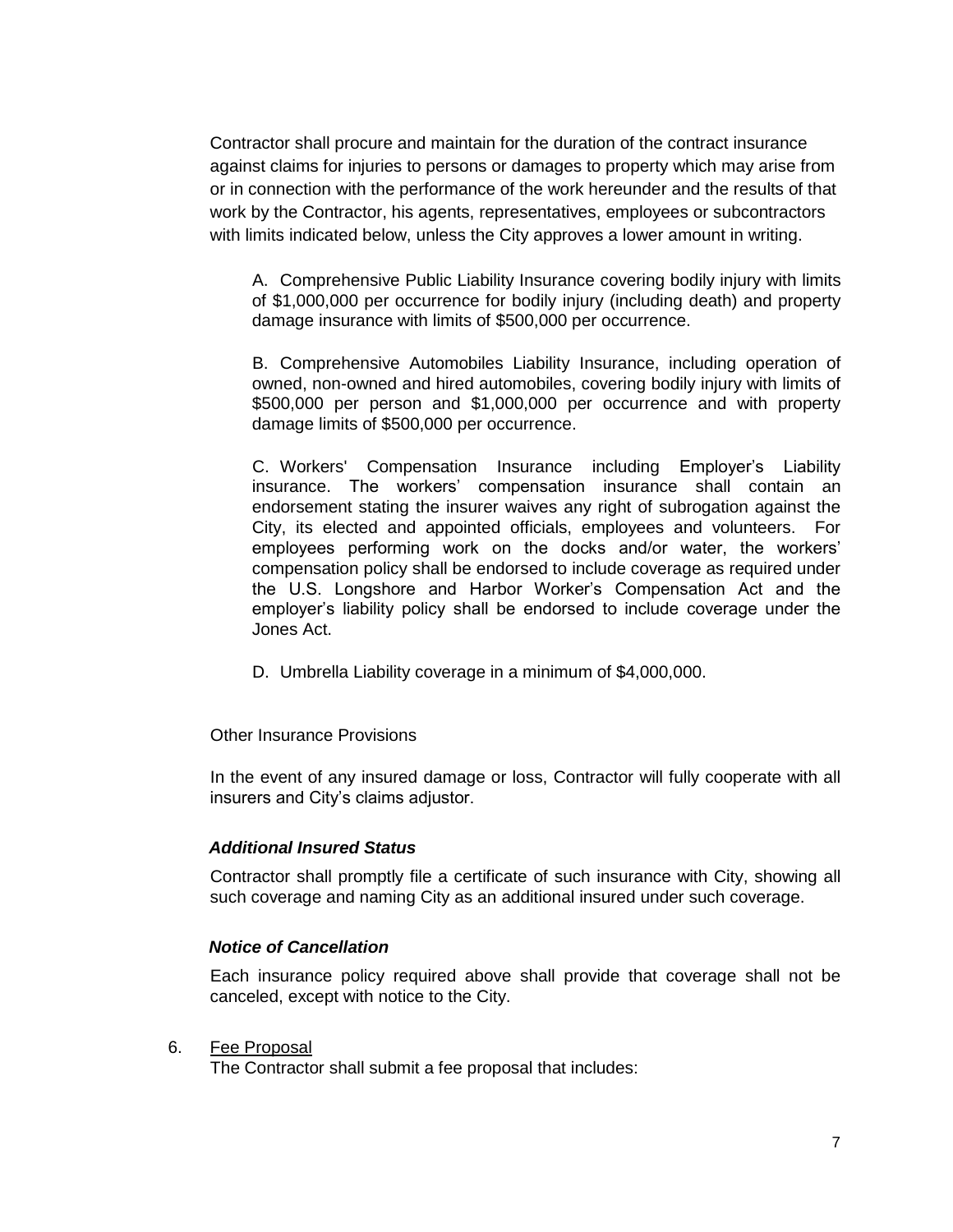a. Total costs for marina manager and anticipated staff.

The City reserves the right to reject any and all proposals received as a result of this request.

# **Please submit your three copies of proposals by 5:00 P.M. CST on July 1, 2022 to:**

**Dept of Planning & Development Attn: Greg Caffey, Director 101 E. Third St. Alton, IL 62002**

# **V. SELECTION CRITERIA**

The successful Contractor will be selected on the basis of professional qualifications and demonstrated competence. Particular attention will be paid to:

- 1. Experience, qualifications and previous performance record.
- 2. Proven ability to identify and resolve tenant issues and situations.
- 3. Proven ability to communicate effectively with the tenants, City and the public.
- 4. Record of solid management practices.
- 5. Some consideration may be given to alternate experience managing/operating hospitality or tourism attraction facilities.

# **VI. SELECTION PROCEDURE**

All responses to this RFP that meet the submittal requirements will be evaluated by City staff.

Subsequent to selection by City staff, a final fee and scope of work ratified by an operations management contract will be negotiated with the Contractor and presented to the City Council for approval.

# **VII. SCHEDULE**

Release RFP: **May 31, 2022**

Proposal Due: **July 1, 2022 by 5:00 PM CST**

Anticipated Contract Approval by City Council: **September 2022** 

# **VIII. City Contact**

The sole point of contact for this RFP is: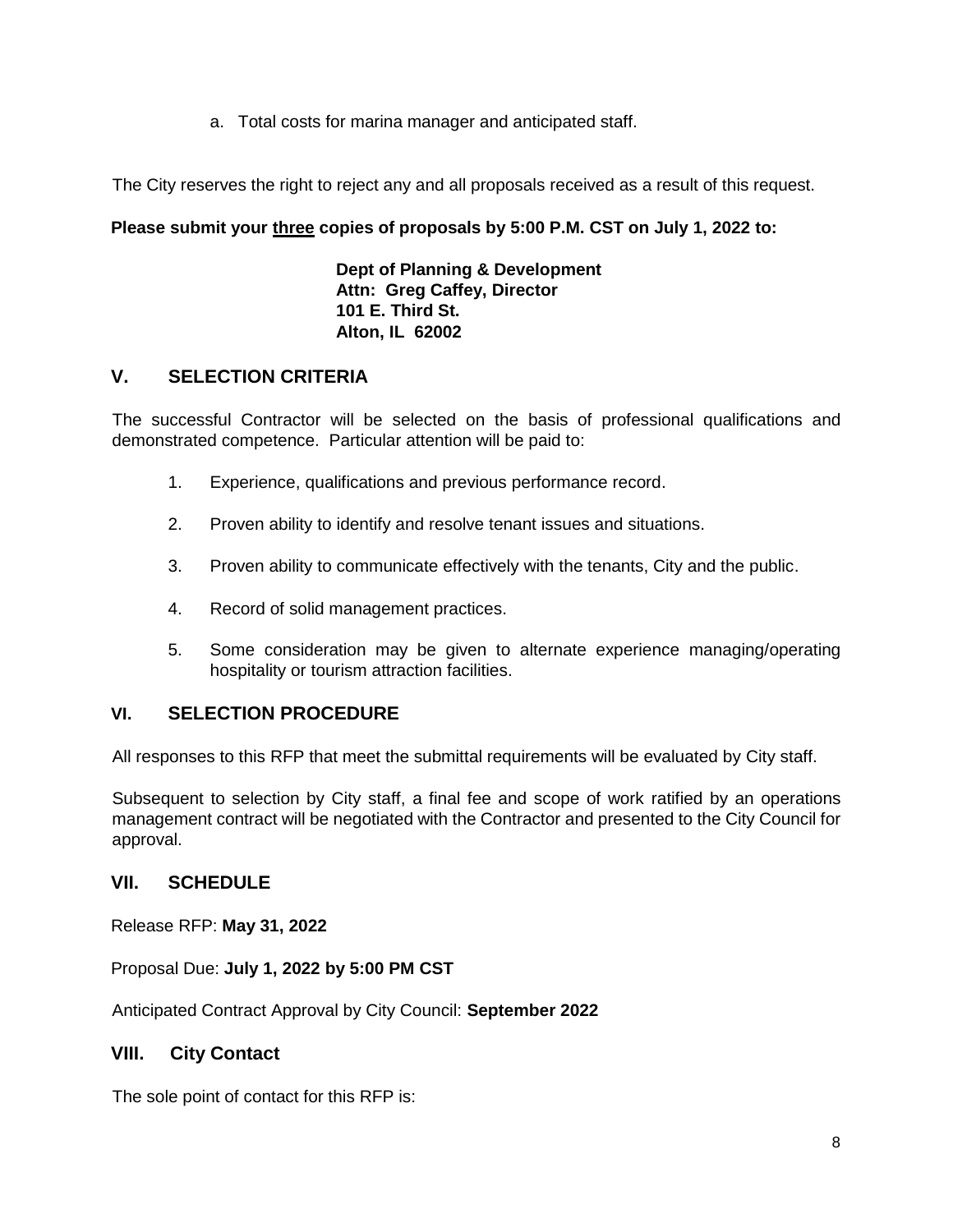Greg Caffey, Director of Planning & Development 101 E. Third St. Alton, IL 62002 (618) 463-3801 [gcaffey@cityofaltonil.com](mailto:gcaffey@cityofaltonil.com)

This Request for Proposals (RFP) is being issued by the City of Alton Department of Planning & Development. Direct all questions or request for clarification of this RFP by email to the contact listed above. Respondents are specifically directed not to contact any other City of Alton personnel for meetings, conferences, or technical discussions related to this request unless otherwise stated in this RFP. Failure to adhere to this policy may be grounds for rejection of your proposal.

Furthermore, respondents are cautioned that any statement made by City of Alton staff persons that materially change any portion of this RFP shall not be relied upon unless they are subsequently ratified by a formal written amendment to this RFP. Any revisions to this RFP will be issued and distributed as an addendum. All addenda, additional communications, responses to questions, etc. pertaining to the RFP will be accessible on the City of Alton website. All respondents are advised to consult the website, www.cityofaltonil.com, for any updates before submitting proposals.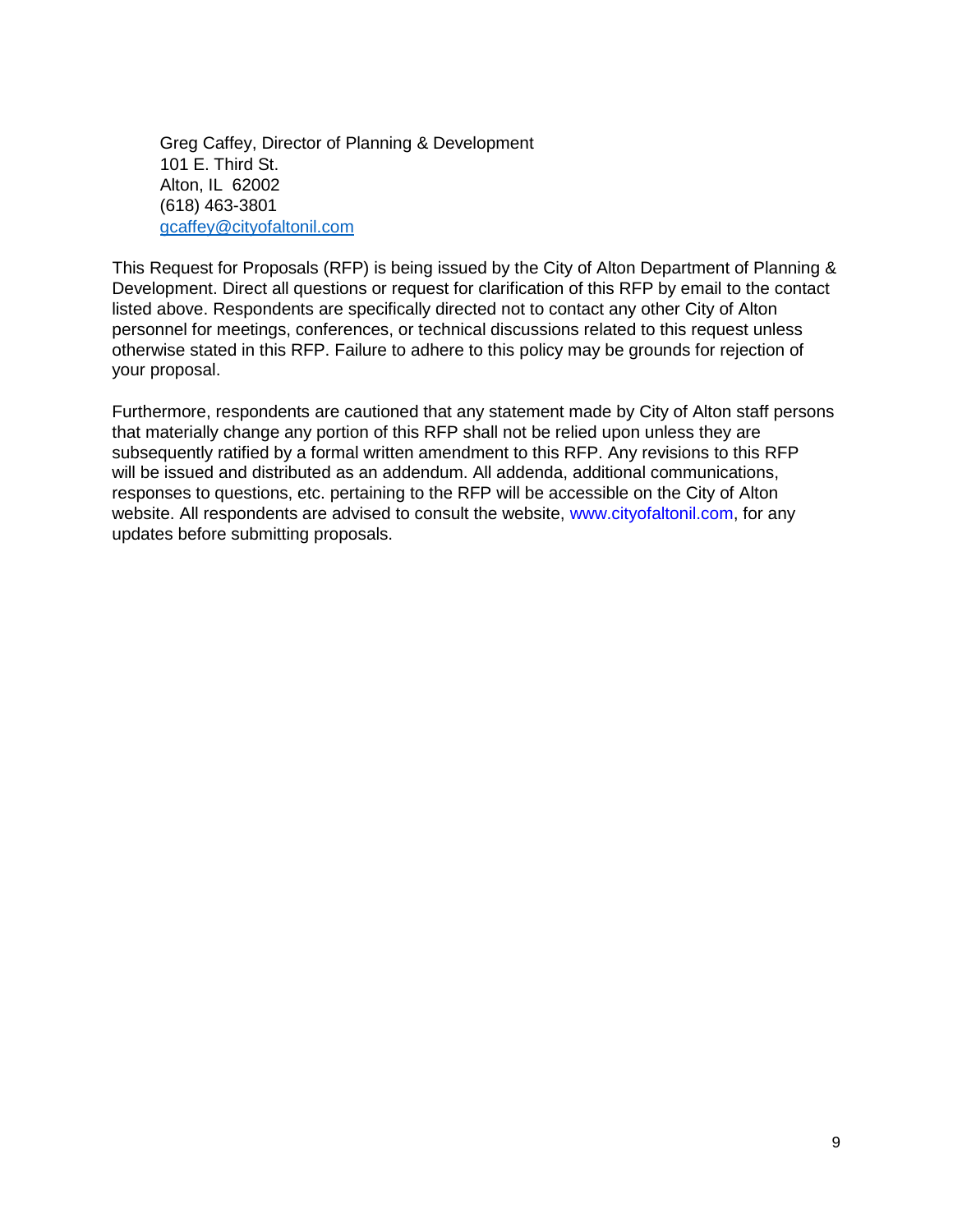# **EXHIBITS**

Facility Exhibit

Slip Assignment Standard Operating Procedure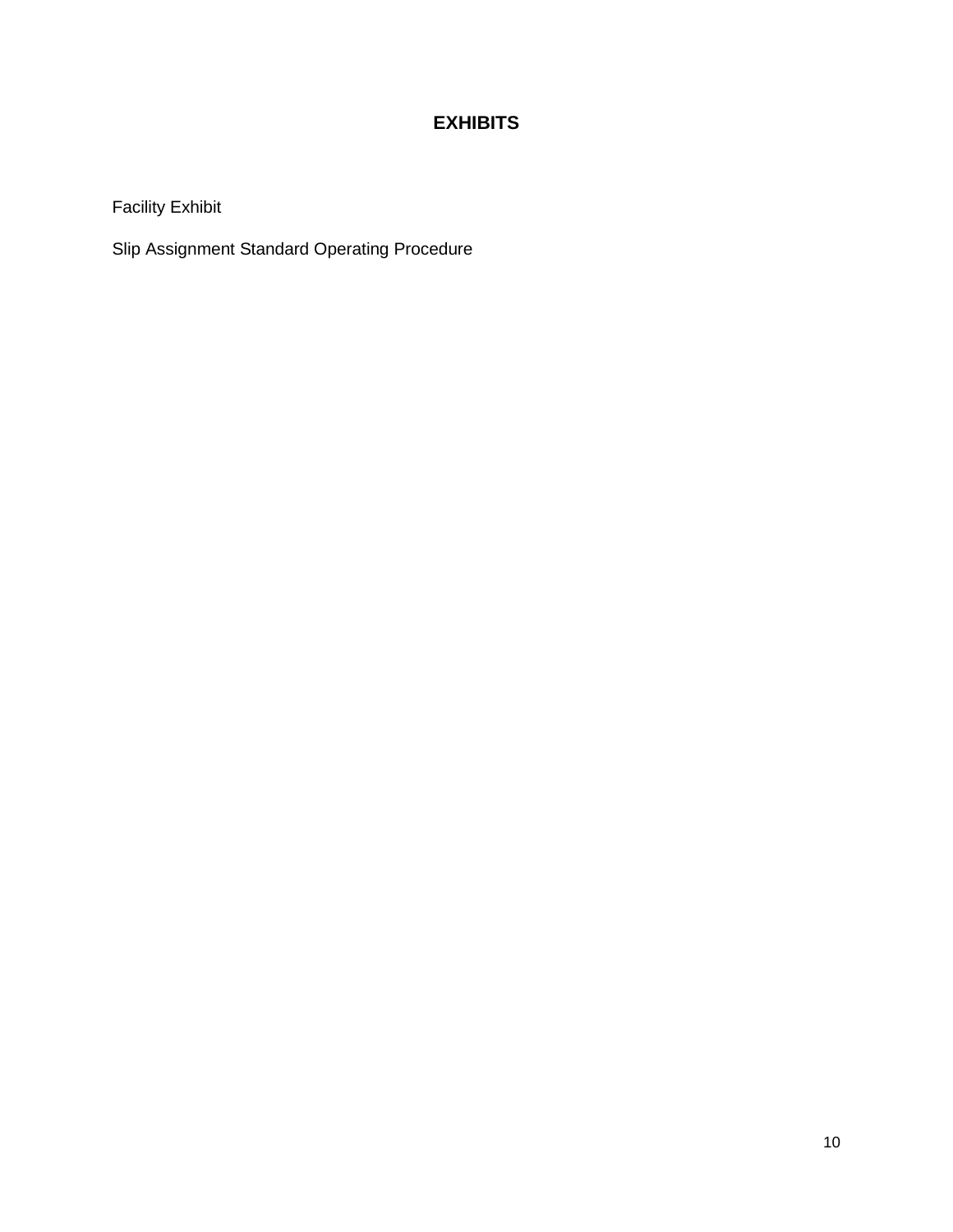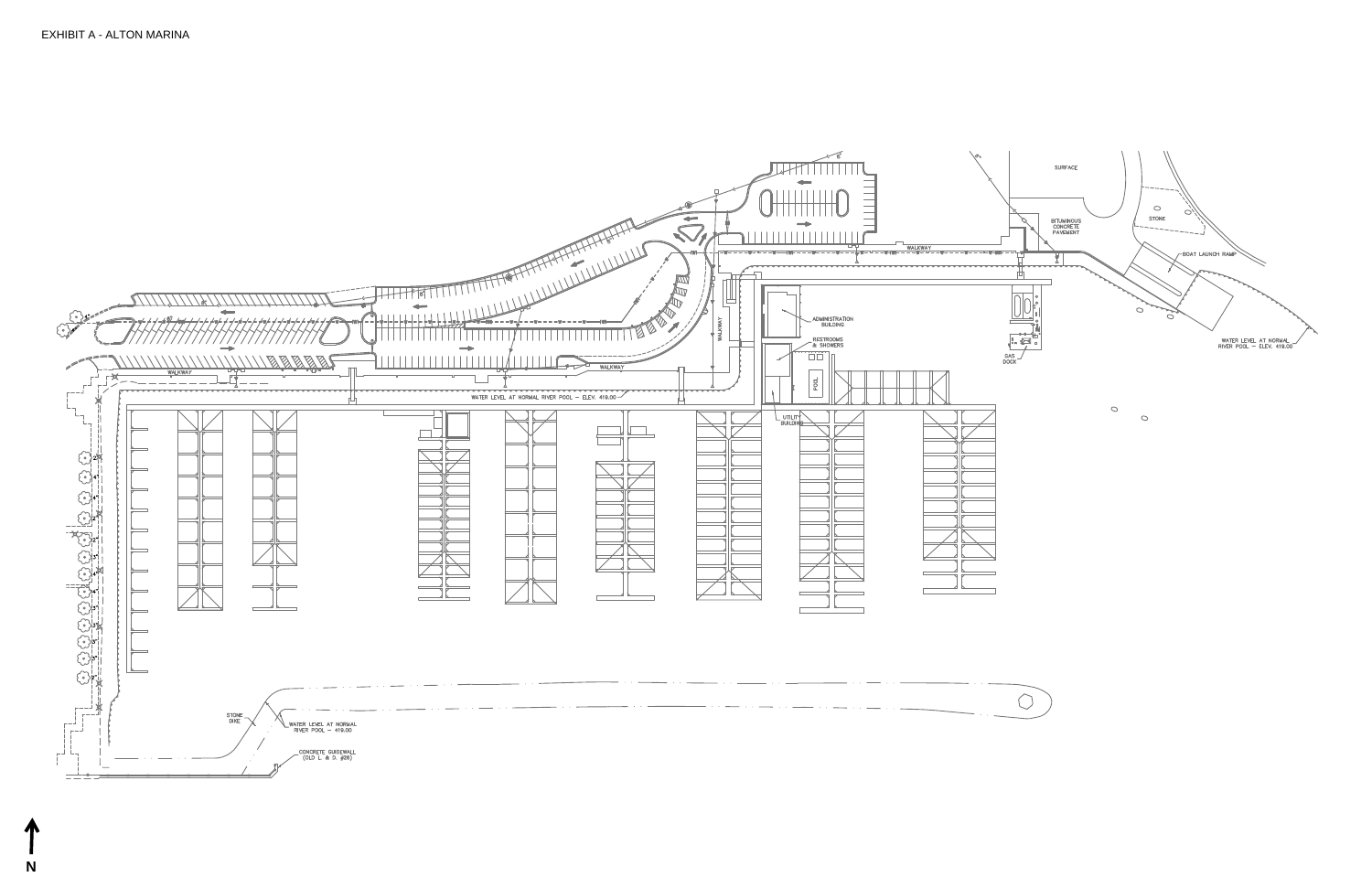## **The Alton Marina Standard Operating Procedures Slip Assignments**

#### **Annual Leaseholders**

Slipholder preference shall be granted where possible for location. Management's consideration shall include electrical connections, proper size, and convenience of approach for vessel type. If all slips of appropriate size are already leased on an annual basis, a waiting list shall be maintained in the Dock Assignment Log. As slips become available, they will be filled in the order proscribed in the Dock assignment log with the following priority: Current Lessees on the same pier, Current Lessees on other piers, Non-Lessees on the waiting list, Lessees not on the waiting list, Non-Lessees not on the waiting list. Annual Leaseholders shall have precedence over those on a Six-Month Lease.

#### **Six-Month Leaseholders**

Slipholder preference shall be granted where possible for location. Management's consideration shall include electrical connections, proper size, and convenience of approach for vessel type. If all slips of appropriate size are already leased on an annual basis, a waiting list shall be maintained in the Dock Assignment Log. As slips become available, they will be filled in the order proscribed in the Dock assignment log with the following priority: Current Lessees on the same pier, Current Lessees on other piers, Non-Lessees on the waiting list, Lessees not on the waiting list, Non-Lessees not on the waiting list. Six-Month Lessees will be afforded the opportunity to become an Annual Lessee in order to prevent being "bumped" by a prospective Annual Lessee. The Alton Marina will notify the Six-Month Lessee that they have the option to upgrade to an annual lease, or if available, move to a different slip. From the date of notification, Six-Month Lessees will be afforded ten business days to respond. If the Six-Month Lessee has not responded within ten business days, the Marina will assign the slip as appropriate to the Annual Leaseholder. Prior occupancy shall be the guide for assigning returning Six-Month Lessees when they return for additional seasons. If the Six-Month Lessee has not returned a completed contract by April 1 of the beginning season, the Marina may assign the slip as needed. Six-Month Lessees shall have precedence over long-term transients, but will in all cases defer to an Annual Leasholder.

#### **Long-Term Transients (30 Days or longer)**

Transients registered for 30 days or longer will be assigned a slip at the discretion of the Marina. Management's consideration shall include electrical connections, proper size, and convenience of approach for vessel type. Customer preference will be granted when possible, if it fits with the operational requirements of the Marina. Long Term transients shall have precedence over Regular transients, where all slip conditions are the same, but will in all cases defer to any Leaseholder.

#### **Regular Transients**

Transients registered for 30 days or less will be assigned a slip at the discretion of the Marina. Management's consideration shall include electrical connections, proper size, and convenience of approach for vessel type. Customer preference will be granted when possible, if it fits with the operational requirements of the Marina. Regular Transients shall in all cases defer to any Leaseholder.

#### **A: "H" Dock requirements (BIGP)**

"H" Dock was constructed utilizing funds received from the Boating Infrastructure Grant Program (BIGP), and is limited to transient traffic with an overall length of 24' or greater. Normally, transient stays in slips on this dock will be limited to 30 days. These slips are not permitted to be assigned to a Leaseholder. Boaters who have special access needs will normally be assigned to slips H-1 and H-2 which are designated as "Handicapped Access", both for their proximity to access ramps and Marina amenities, as well as the wider dock surface on "L" dock. If there are more than two vessels requiring handicapped access, slips will be assigned as close to the North end of "H" dock as possible, and a vessel too large for an "H" dock slip will be assigned to the end tie of "H" dock to allow closest proximity to Marina Amenities and ramp access.